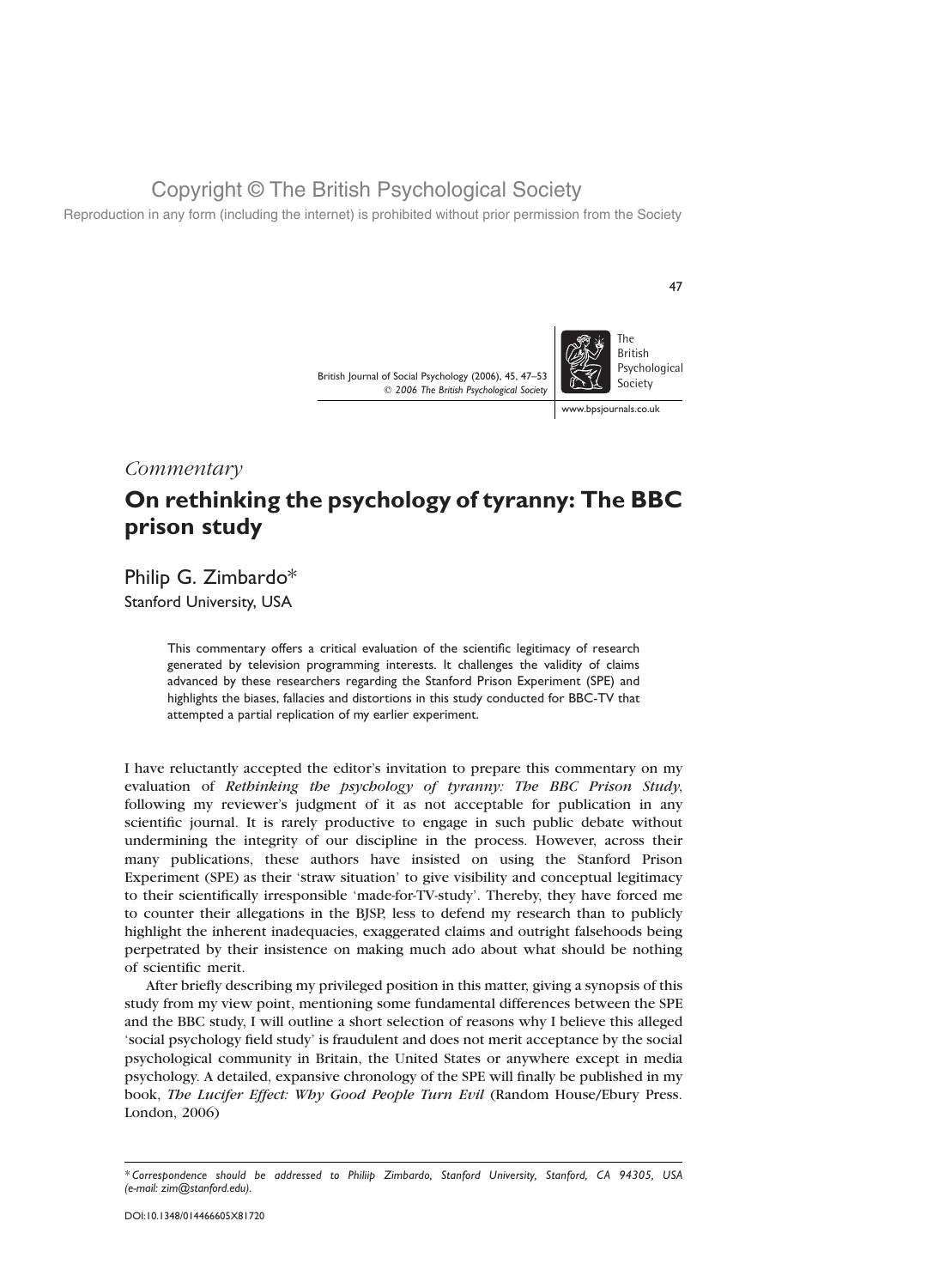Reproduction in any form (including the internet) is prohibited without prior permission from the Society

#### 48 Philip G. Zimbardo

### My privileged vantage point

I was originally contacted by the BBC staff to be their primary consultant on this TV show in their attempted replication of the simulated prison experiment that I had conducted with Craig Haney and Curt Banks in 1971. I refused because I felt the reason for their wanting to make such a show was based on the dramatic demonstrations of prisoner abuse by the guards in our research. It might make interesting television, but is unethical to do so again either in academic research or in such media re-creations. When the producers indicated they were determined to proceed with this replication, I recommended that my British colleague, Mark McDermott, be hired to help organize an ethics committee with power to stop the study if similar abuses occurred; such an oversight group was formed and was active. I also was allowed to view their final 4-hour video production (and have made a detailed analysis of the events and reactions portrayed there). In addition, I have been in contact with several of the BBC study prisoners and one guard, have reviewed a web site that some participants created, and also spent a day in personal discussion with Phil 'Bimmo' Bimpson, the leader of the prisoner rebellion, about what really happened from his insider's perspective.

### Synopsis of the BBC attempted replication

Fifteen adult men (aged 22 to 44) from the United Kingdom were recruited by national advertisements for 'The Experiment' with headlines, 'How well do you really know yourself?' Those selected from 500 who answered the ad would take part in a 'university-backed social science experiment to be shown on TV' that promised 'to change the way you think'.<sup>1</sup> The volunteers were warned that there would be exposure to 'exercise, tasks, hardship, hunger, solitude and anger'. Of the 15 men, 9 were randomly assigned (allegedly) to be prisoners, with 6 playing guards. They were given background questionnaires, and BBC staff visually evaluated some. A high-tech, goodlooking prison set was constructed at the George Lucas sound stage of BBC's Elstree studios (Hertfordshire) to allow monitoring by the researchers, ethics committee and of course for optimal audio and video-recording at all times. The study was projected to last 10 days but was terminated a few days earlier. After considerable editing by the BBC producers, some of it forced by critical preview reactions of the former prisoners, the research was broadcast (May, 2002) on BBC television as a series of four 1-hour programmes entitled, 'The Experiment' (Koppel & Mirsky, 2002).<sup>2</sup>

Once in the mock prison, prisoners were given orange jump suits, with lapel microphones attached, a prisoner number and their heads were shaved. Three of them occupied each of the attractive well-lit cells provided with books and games. The guards lived in separate quarters in military style uniforms. There were no pre-arranged guard rules governing what the prisoners must and must not do.

#### Basic differences between SPE and BBC-E

. Our participants were young college students; theirs were older men from varied backgrounds.

<sup>1</sup> Wells, M. (Jan. 24, 2002). BBC halts 'prison experiment'. The Guardian Unlimited, on-line.

<sup>&</sup>lt;sup>2</sup> Koppel, G., & Mirsky, N. (Series producer and Executive producer, respectively.). (2002 May, 14,15, 20, 21). The Experiment. London: BBC.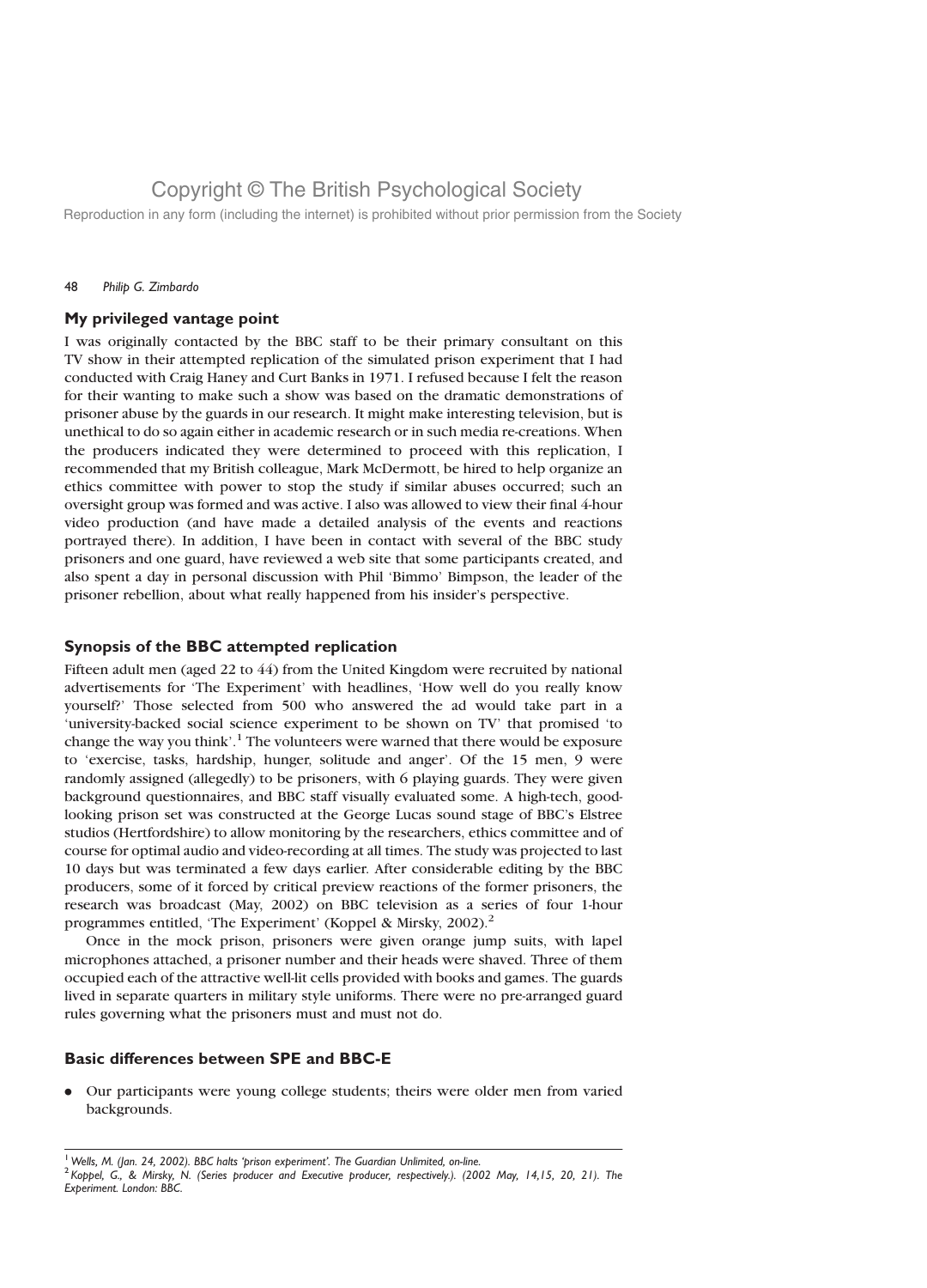Reproduction in any form (including the internet) is prohibited without prior permission from the Society

#### Commentary 49

- . Our study began with simulated arrests by real local police; theirs began by volunteers arriving on their own.
- . Our study had an institutional authority hierarchy as well as planned sets of prisonlike corresponding agencies and events. We had a prison superintendent, warden and psychological counsellors arrayed above the prisoners and guards. Theirs had only the two experimenters prominently dominating the action. We had a parole board, disciplinary board, visits by a prison chaplain and legal public defender, parents and friends visiting nights and continued involvement of city and university police. They had none of that.
- . Our study began with the guards and warden formulating a set of coercive rules governing all aspects of prisoner behaviour. They had none.
- . In our study, video-recording was concealed and never apparent to participants, and none wore microphones to make them aware of being under surveillance. In theirs, it was obvious that everything was being recorded at all times.
- . In our study, the researchers rarely had direct contact with the prisoners or guards in their role as researchers, with minimal intrusion into the prisoner-guard dynamics. In theirs, the researchers continually intervened, made regular broadcasts into the prison facility, administered daily psychological assessments, arranged contests for the best prisoners to compete to become guards' and as in all reality TV shows, created daily 'confessionals' for participants to talk directly to the camera about their feelings.
- . Our study was conceptualized around a psychology of imprisonment modelled after typical prisons in the US where staff and guards exert dominating influence over prisoners. Their study seemed to be based on a model of a commune where power is distributed and decisions negotiated democratically.
- . Our study randomly assigned participants to the two treatments. Their alleged 'random assignment' yielded two very different-seeming groups from the very start of their study.
- . In our study, some prisoners had to be released early because they could not take the abuse any more. In the BBC study, some *guards* quit early because they could not stand their abuse any longer.

#### Fast forward to the conclusion of the BBC-TV study

The rather remarkable conclusion of this simulated prison experience is that the prisoners dominated the guards! The guards became 'increasingly paranoid, depressed and stressed and complained most of being bullied!<sup>3</sup> Several of the guards could not take it any more and quit. The prisoners soon established the upper hand, working as a team to undermine the guards, to challenge and tease them, and even to limit access to their cells and get better food. Then, everyone got together and decided to form a peaceful 'commune', but several dissident prisoners disrupted it. The study was terminated a bit earlier than planned because a coup from a subgroup of prisoners was about to take place to create a more authoritarian prison-like atmosphere.

What is the external validity of such events in any real prison anywhere in the known universe? In what kind of prisons are the prisoners in charge? How could such an eventuality become manifest?

<sup>&</sup>lt;sup>3</sup> Derbyshire, D. (May 3, 2002). When they played guards and prisoners in the US, it got nasty. In Britain, they became friends. The Daily Telegraph, p. 3.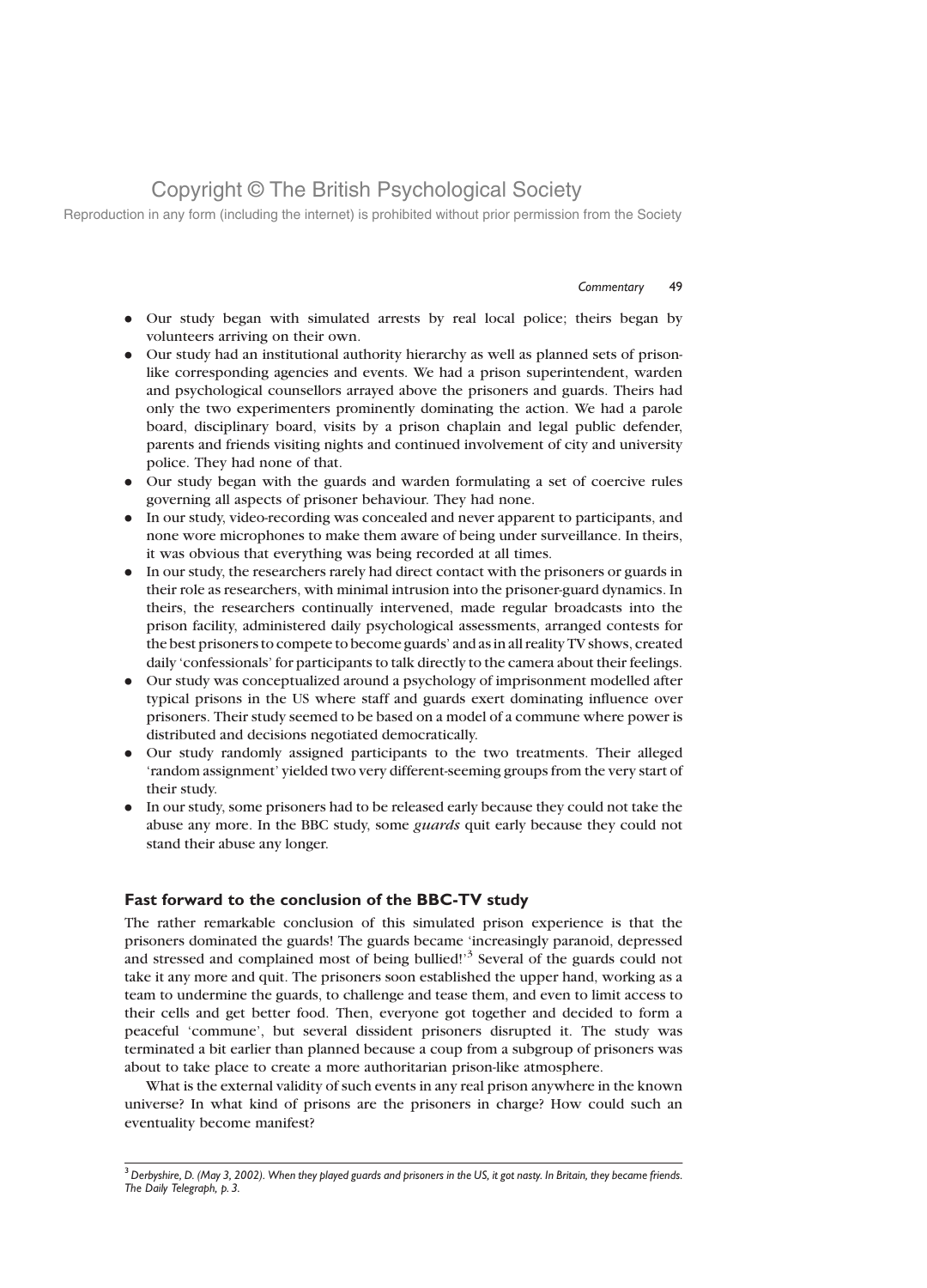Reproduction in any form (including the internet) is prohibited without prior permission from the Society

#### 50 Philip G. Zimbardo

### What went wrong with the BBC experiment?

In the design and execution of the SPEs my colleagues and I were invested in creating a general atmosphere that was a functional simulation of the psychological nature of being imprisoned, which included minimizing the voluntary experimental aspect of the situation to the participants. Over time, our guards and prisoners never referred to their experience as an experiment, it became prison-like in many ways. Not only were our guards always in control of the situation, many continually invented new ways to increasingly dominate the prisoners.

None of that transformative experience was ever evident in what I have seen and heard of the BBC experiment – for obvious reasons. From the start, everyone knew this was a made-for-TV study; that everything they did would be shown on national British television – for better or for worse. Next, the demands of good television production values – getting quality audio and video and well-lit close-ups even when a prisoner is in solitary confinement – undermine or at least interfere with scientific production values of creating 'mundane realism' within an admittedly artificial environment. Finally, for inexplicable reasons, the researchers made themselves a dominantly intrusive constant element into the research setting. Instead of being content to be just scientific observers, they became 'players', perhaps at the instigation of the producers, to make things happen each day that might be interesting. Their intrusions forced the participants to be constantly aware that what they were experiencing was just that 'social science experiment to be shown on TV' that had attracted their initial attention from the televised lure for participants.

I would like to elaborate these points in more detail and raise a few others. This final part of my Commentary is organized around the issues of: random assignment; failure to create the psychologically necessary situational conditions for the treatment variable to be meaningful; the Heisenberg indeterminacy principle; reality-concealing rhetoric, data cautions and the values conflict between TV and scientific research.

. Alleged Random Assignment. The prisoners' backgrounds were very different from those of the guards: ex-crack addict, martial arts expert, security expert, former army officer and the only black participant. They had more 'street smarts' to begin, and used assertive Machiavellian tactics to counter the guards' authority. They seemed chosen from the hundreds of applicants by BBC 'central casting' to be more like what the public imagines convicts look like. One of the most distinguishing features of the prisoner-guard difference is the flamboyant tattoos prominently displayed on some prisoners' arms – that not coincidentally were the target of many BBC camera closeups. A central guard figure was a millionaire hi-tech executive who was always aware of how his behaviour would be viewed in the future when the study was shown publicly on the BBC. Accordingly, he enacted the 'good guard' role, never being dominant or abusive, even being conciliatory and open to negotiating any and all prisoner demands. Alone with fellow guards, he reminds them of what happened in Nazi Germany when people got too much into their roles. Later on, while trying to defuse tensions, he says to all the participants, 'There should be two winners, both groups of guards and prisoners, and at the end (of the experiment) we all go to the pub and have a drink together'. He does not want to be guard, proposes a revolution against the experimenters by establishing equality between the two groups. His future orientation mediates against ever getting enmeshed in the immediacy of the present moment. In sum, the alleged random assignment is a very strange case of random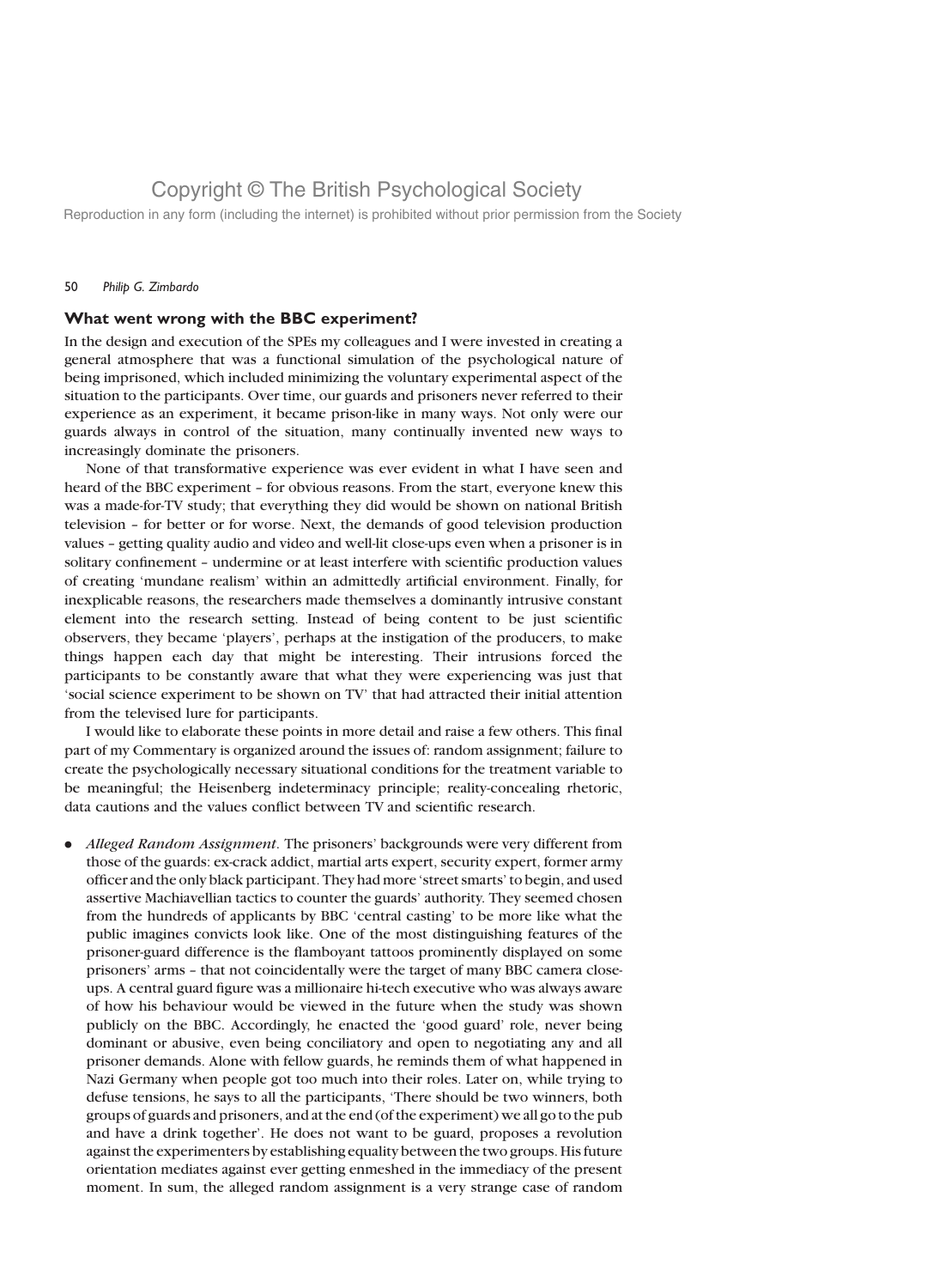Reproduction in any form (including the internet) is prohibited without prior permission from the Society

#### Commentary 51

assignment that just happens to have all the big, rough and tough guys with tattoos as prisoners and the more effete guys as guards. I guess sometimes chance favours such an outcome that the BBC producers must have welcomed as did their TV cameramen.

- . Failure to create conditions for a prisoner mentality. The failure of the researchers even to try to sustain a prison-like psychological atmosphere, despite the million pound BBC-constructed prison setting, is not only surprising to me, but undercuts their specious attempts at meaningful comparisons with the SPE. In addition to calling out participants for their daily confessionals to their so-called 'Diary Room', the researchers themselves are always a dominating presence, figures and not ground in this jail. They make frequent announcements over the prison intercom, conduct daily psychological assessments and, even worse, they impose mindless 'interventions' during the study, clearly for TV values – in opposition to values of psychological science. At the end of the very first day, the research duo does something unimaginable in prisons anywhere, except perhaps one run by The Quakers for the Amish. They announce a competition: a prisoner will be transformed into a guard based on his good behaviour! This tactic was probably generated by BBC staff to stir up the pot that was filled with a very tepid stew at the start of videotaping. Surely it had no legitimate basis in the foundation of research on prison dynamics. This contest interrupts the development of participants becoming socialized into their new roles. Any sense of power differentials and categorical differences between the two groups was instantly muted and muddled. At a number of points throughout, the nature of 'the experiment' is explicit: a guard reminds the prisoners that the experimenters are watching them and had informed them about an incident in this cell; a prisoner reminds a guard that this is an experiment, and another tells a guard that they might be experimenting with you. There are many other failures to create essential testing conditions. Despite the dramatic anonymity-inducing tactic of shaving prisoners' hair, there is no further attempt to create conditions of de-individuation. Although prisoners are given ID numbers, the guards never refer to them by number but by their names. Despite their common uniforms, those prisoners with flashy tattoos were allowed to wear undershirts that revealed them in all their glory for TV close-ups, an individuating tactic.
- . Heisenberg indeterminacy principle. Sometimes, the very act of measuring and recording a phenomenon changes its nature in unpredictable ways. It seemed evident that most of the participants knew that most of the times, what they said and did was under scrutiny by the experimenters and the TV producers. There are scenes in the privacy of prison cells where prisoners are not talking directly to each other – but into their lapel mikes, for good recordings. Anticipating the national screening of the unfolding events surely changed the behaviour of the chief guard, as noted, and probably for many others as well. Similarly, there are scenes from the solitary confinement chamber where prisoners are openly describing their thoughts and feelings, which of course alter the 'solitary' nature of such punitive confinement.
- . Reality concealing rhetoric. The authors reveal a penchant for framing wrong-headed decisions in high-sounding rhetoric. So their prisoner-into-guards alchemy competition is legitimized as the 'permeability intervention'. Next they add what they call their 'legitimacy intervention', which means that prisoners are told that there really was not a good basis for having that prisoner become a guard. Sounds more like an 'illegitimacy' intervention, a post hoc tactic to explain away the guards' racist decision not to accept into their ranks the better deserving black prisoner. Such an intervention may have also provoked inmate anger at the researchers for lying to them.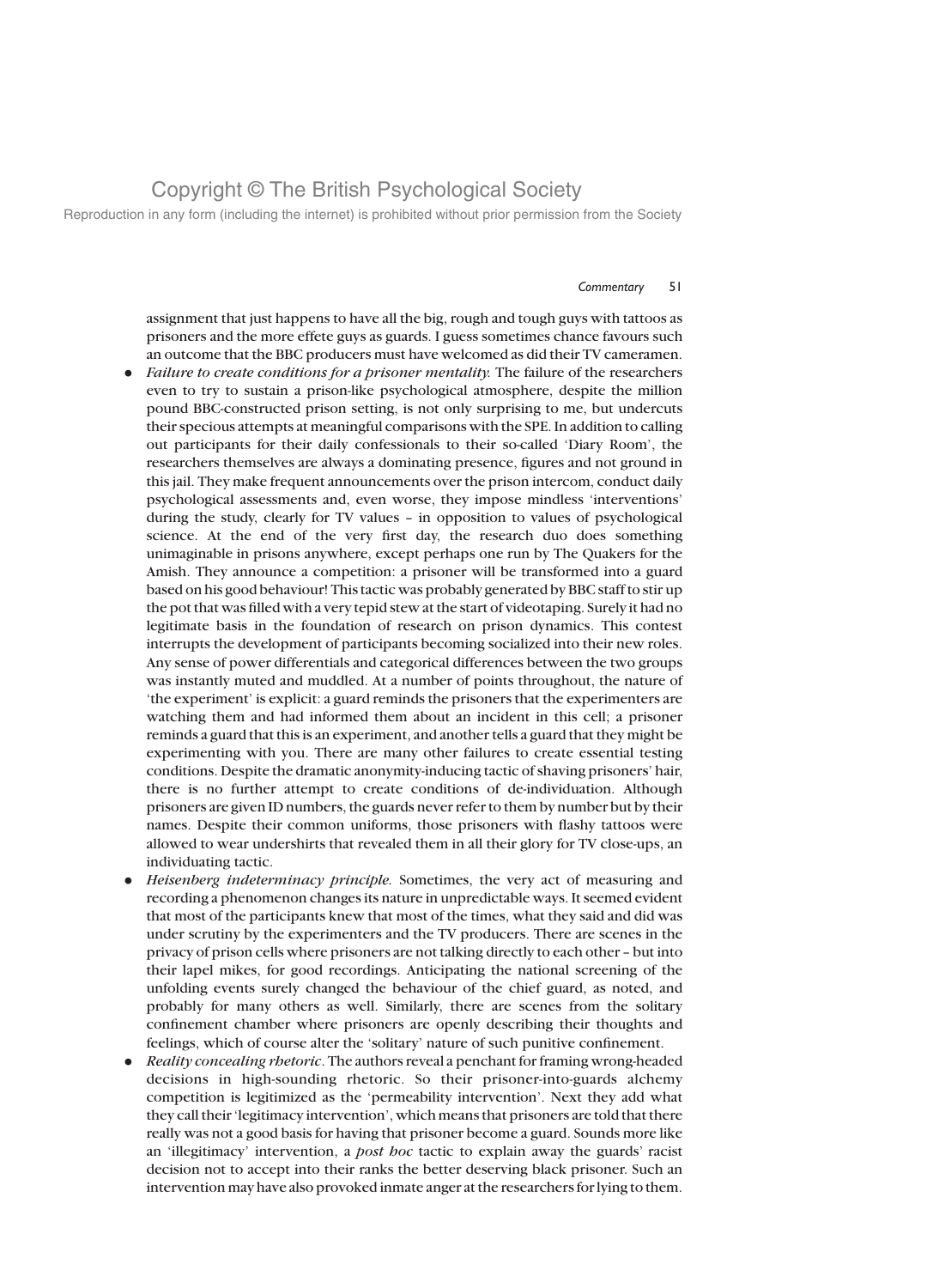Reproduction in any form (including the internet) is prohibited without prior permission from the Society

#### 52 Philip G. Zimbardo

Recall that anger was one of the promised advertised reactions to be expected. Let the record also show that these researchers added a new prisoner to replace the guardtransformed one. Who do they select? Not as might be expected if science were relevant in this enterprise, a volunteer from their wait-listed subject pool of those randomly assigned to be prisoners. Instead, they cast into this TV movie someone chosen because he is an 'experienced trade union official'. Why? Simply because, in their terms, he could use his skills 'to envisage the achievement of a more equal set of social relations'. In a second phase of the study, 'after the collapse of the prisonerguard system', the participants continued as a single self-governing 'commune', interrupted by 'what they (the participants) perceived to be opposition from the experimenters'. These quotes are from the authors who are either unaware of, or not shamed, by such blatant imposition of experimenter bias into the research process.These actions also make evident to me that their underlying personal objective was to highjack this media opportunity to advance their evangelical worldview that rational people with free will can rise above situational forces to live in communal harmony, as long as they can sustain a social identity in accord with prosocial values and norms of their community. It is only when people are powerless and there is a breakdown of groups 'that creates the conditions created under which tyranny can triumph'. In translation, The SPE created those evil conditions, and the BBC-TVexperiment created those holy conditions. Against their examples and quotes from historians of the Holocaust, we can readily counter with the current direct parallels between the SPE abuses and those of Iraqi prisoners by both American and British guards at Abu Ghraib and Basra prisons. One independent investigation of these abuses by the Schlesinger Committee makes explicit the relevance of the SPE that should have served as a forewarning to the military.

- . Data Cautions. The authors get one thing right in noting that given 'the prolonged interaction between participants' in their categorically different groups, the unit of statistical analysis should be the group and not the individual group member. However, all of their data analyses are conducted only at the level of individual analyses. But they do warn wary readers that their 'statistical results need to be read with *some caution*' (emphasis added). You cannot have it both ways, so maybe the wiser caution is for readers to dismiss all their results as not interpretable scientifically.
- Media versus science values. There is much merit in presenting scientific research to the general public; I have been doing so for decades with the Discovering Psychology video series, as well as my participation with the BBC on programmes like 5 Steps to Tyranny, or in the recent neo-reality TV programme on British broadcasting, The Human Zoo. However, it is quite another matter to confuse scientific research and its values of objectivity and adherence to the cannons of scientific method with those values of public media that centre on entertainment and profit. In the case of this particular use of the media to create a scientific study, I find it seriously flawed for the reasons outlined, and many more that space limitations do not allow into this Commentary. My final example focuses on how can observers and psychological scientists ever know what the 'real data' are when those in charge of the media production and ultimately paying all the bills, are able to alter the data represented on their video-recordings?

When there is any major data selection or modification of the originally recorded behaviour, it is critical that we know who was in charge of the selection, what priorities were dominant – those of science or media. What we do know in this BBC experiment is